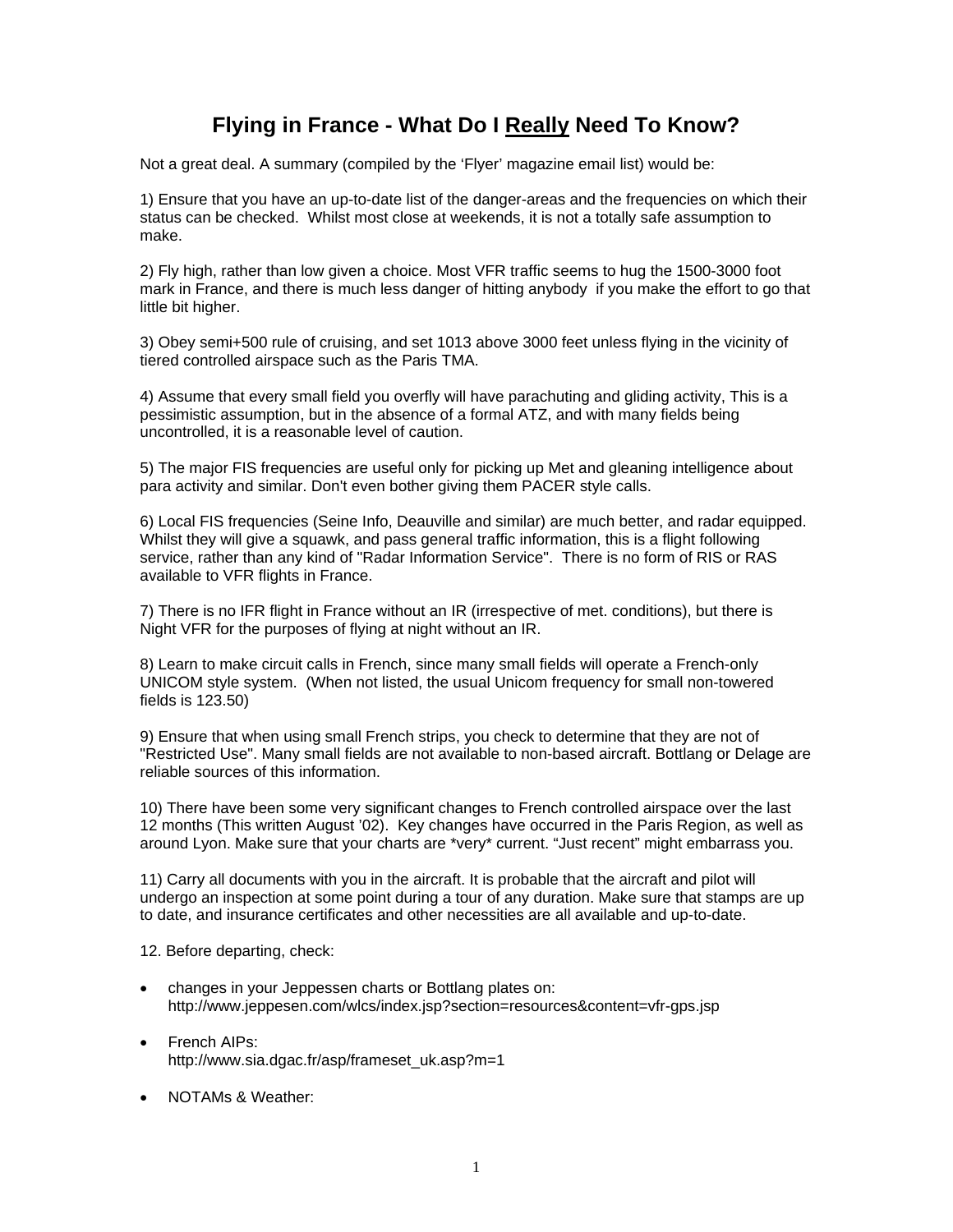- http://ippc.nais.luftfartsverket.no/ippc/AisAerodrome1.html (Official Norwegian website: includes weather)
- http://www.phd.nl/aviation/wx/ (Dutch website; you can even check airfield information)
- French Airfields: http://www.nav2000.com/pf/ (Where you can access data, photos, wx, NOTAMs, clubs, etc of most French airfields)

13. Airspace Question & Answer:

Q. What is the status of R airspace? Most of France seems to have it at some level.

A. French 'R's are probably similar to UK Military Danger Areas, with the addition that the French Low Flying system consists of routes also designated 'R' (these are the ones that cover most of the country)

Q. Can one penetrate it and hope, or are there rules to be followed?

A. Don't go in unless cleared by the relevant authority.

Q. Is there a source of activation of these areas on the web? How can you tell if they are permanent, have operation hours or are activated by NOTAM?

A. Buy Beg or Steal a Bottlang. They're all in the front of that, along with hours of activation and frequencies of control agencies. Most of them are only Mon-Fri 0800-1700 but obviously it pays to check. Unfortunately if they're not at http://www.sia.dgac.fr then they're not in the web.

In France, you've got :

P : means : "prohibited", or more precisely "don't go!". In France they are absolutely prohibited, no derogation.

D : means dangerous. more exactly : "go under your own responsibility". Often natural hazard, just look out.

R : means reglementé (regulated)... and this is the most complicated one!

Rules are very different from one to another, activation periods too. You find all informations on the "Complément aux cartes aéronautiques", edited by the French SIA (aeronautical information service), which is sold to French pilots... That's not useful information for you, foreigners! But if you want to buy this little book (partially translated in English): Service de l'information aéronautique 8 avenue Roland Garros BP245 F-33698 Mérignac cedex France

In fact, some of these areas are activated H24, some SR-SS, some only by night, some have hours, some don't, some are very few activated (or nearly never). Some are really dangerous to cross when activated (low altitude high speed fighter training, firing, combat training, military